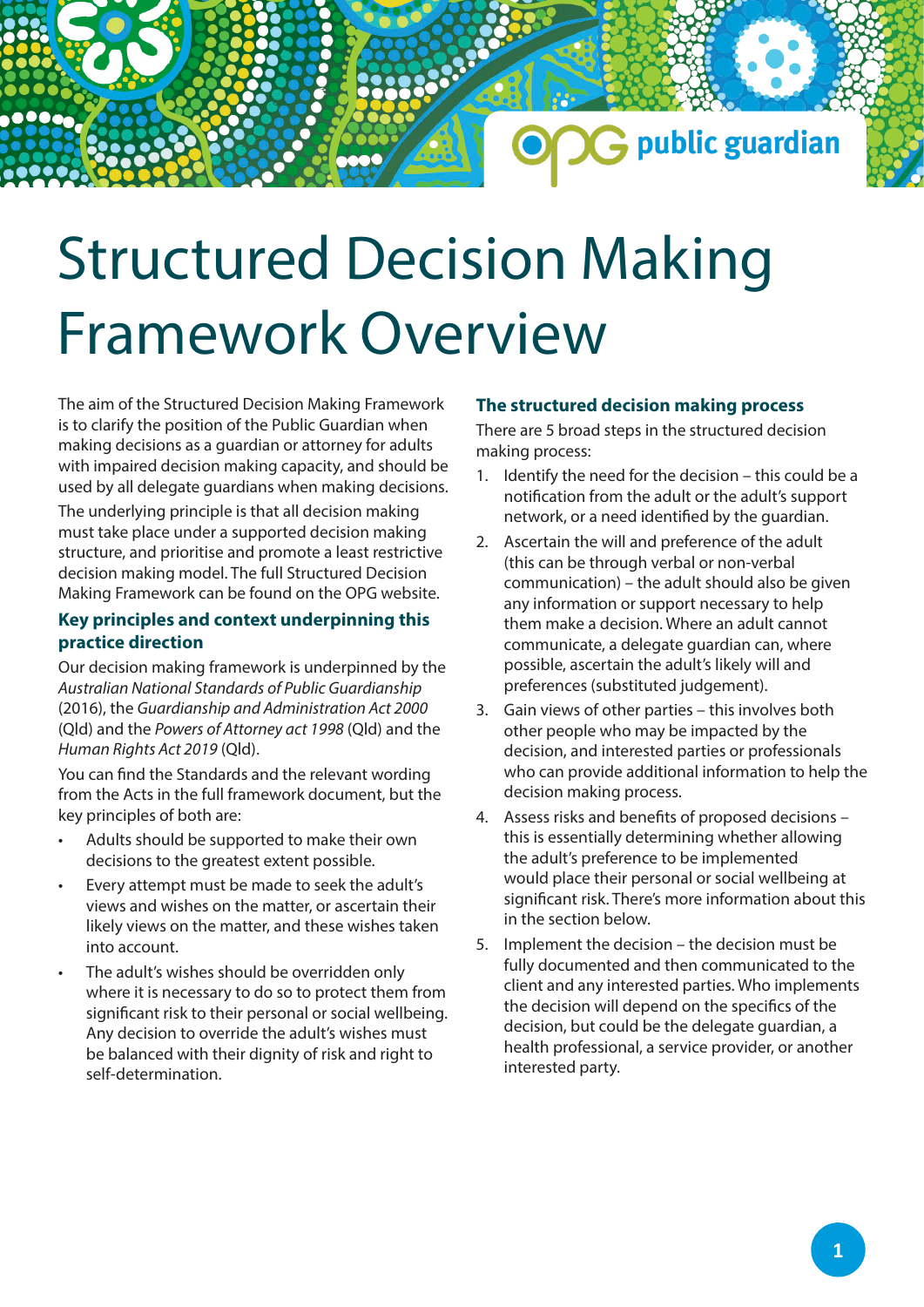

### **Assessing risk and determining which form of decision making to use**

The right to make their own decisions is fundamental to an adult's dignity, but sometimes it is necessary to override an adult's will to keep them safe. For this reason a delegate guardian must assess the risk of each possible outcome, and then balance the level of risk against the benefits of allowing the adult to make their own decision.

In some cases it may be appropriate to follow the adult's will and preference even though there are some risks, as the benefits of supporting the adult's rights for self-determination outweigh these risks. However in these cases we will clearly document the risks and reasoning for following the adult's preference.

If identified risks are unreasonable, the delegate guardian should consult with the client and/or other interested parties to explore any actions that could be taken to mitigate risks to a reasonable level.

Depending on the balance of risk and benefits, a delegate guardian will apply one of three forms of decision making. (The full policy contains a workflow chart that can help determine which of the three to follow).

- 1. Supporting the adult's own decision this is the least restrictive approach
- 2. Substituted judgment to be used when it isn't possible to obtain the adult's current views or wishes through any form of verbal or non-verbal communication, and is done by considering the adult's previous decisions, views or actions.
- 3. Promote and safeguard the adult's interests overriding an adult's views and wishes is the most restrictive form of decision making, and should only be considered where all less restrictive options have been exhausted.

### **OPG decision making procedure**

The decision making process above identified the five broad processes that make up structured decision making, but there is a standard procedure delegate guardians follow every time a decision is needed. This is outlined in the flow chart over the page – the details of this workflow can be found in the Guardianship Decision Making Policy document.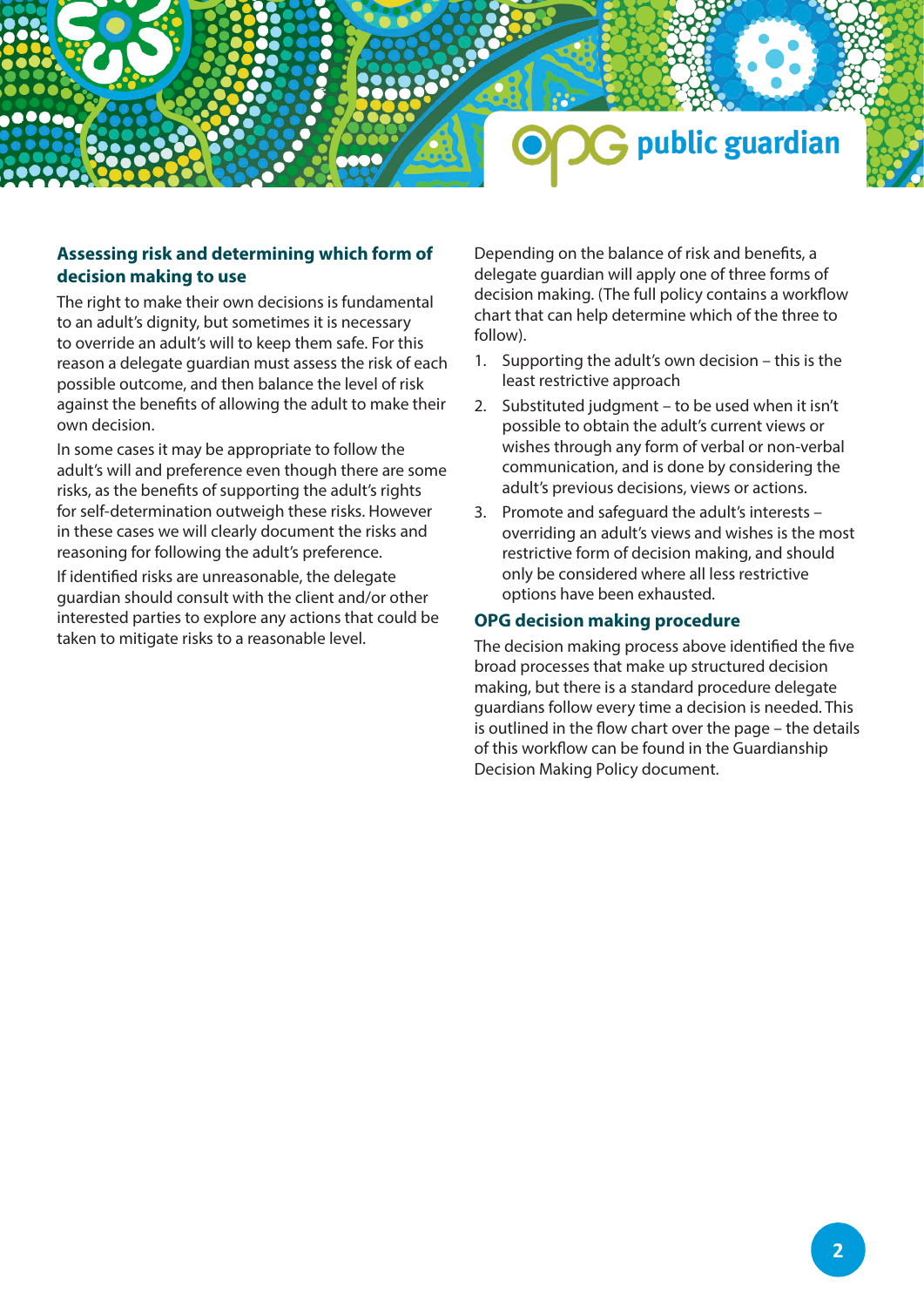

# **OPG decision making procedure**

These are the steps OPG delegate guardians follow when making a decision.

### **1. Prepare for the decision**

- Identify the need for a decision
- Confirm the QCAT area of appointment
- Understand the relevant policies, procedures & legislation
- Identify the issues that have prompted need for decision
- Identify what information needs to be gathered
- Determine the relevant parties to be consulted
- Establish and communicate timeframe for decision

### **2. Develop the decision**

- Identify factors that may constrain options (e.g. financial)
- Seek views of client and interested parties
- Obtain independent expert advice as needed
- Apply natural justice and procedural fairness in gathering info
- Identify options for decision
- Gather any other relevant information

*Repeat the above steps as necessary* 

### **3. Make the decision**

- Identify the key facts that will be relied on to make the decision
- Consider the relevant legislation and principles
- Apply legislation and facts to assess merits of each option
- Determine if a review period is needed for decision or outcome
- Escalate decision for approval if needed

### **4. Communicate the decision**

- Decide method of communication to all parties
- Communicate verbally and/or in writing
- Provide factual & meaningful reasons for decision
- Advise parties of review and appeal rights
- Finalise all record keeping in OPG systems